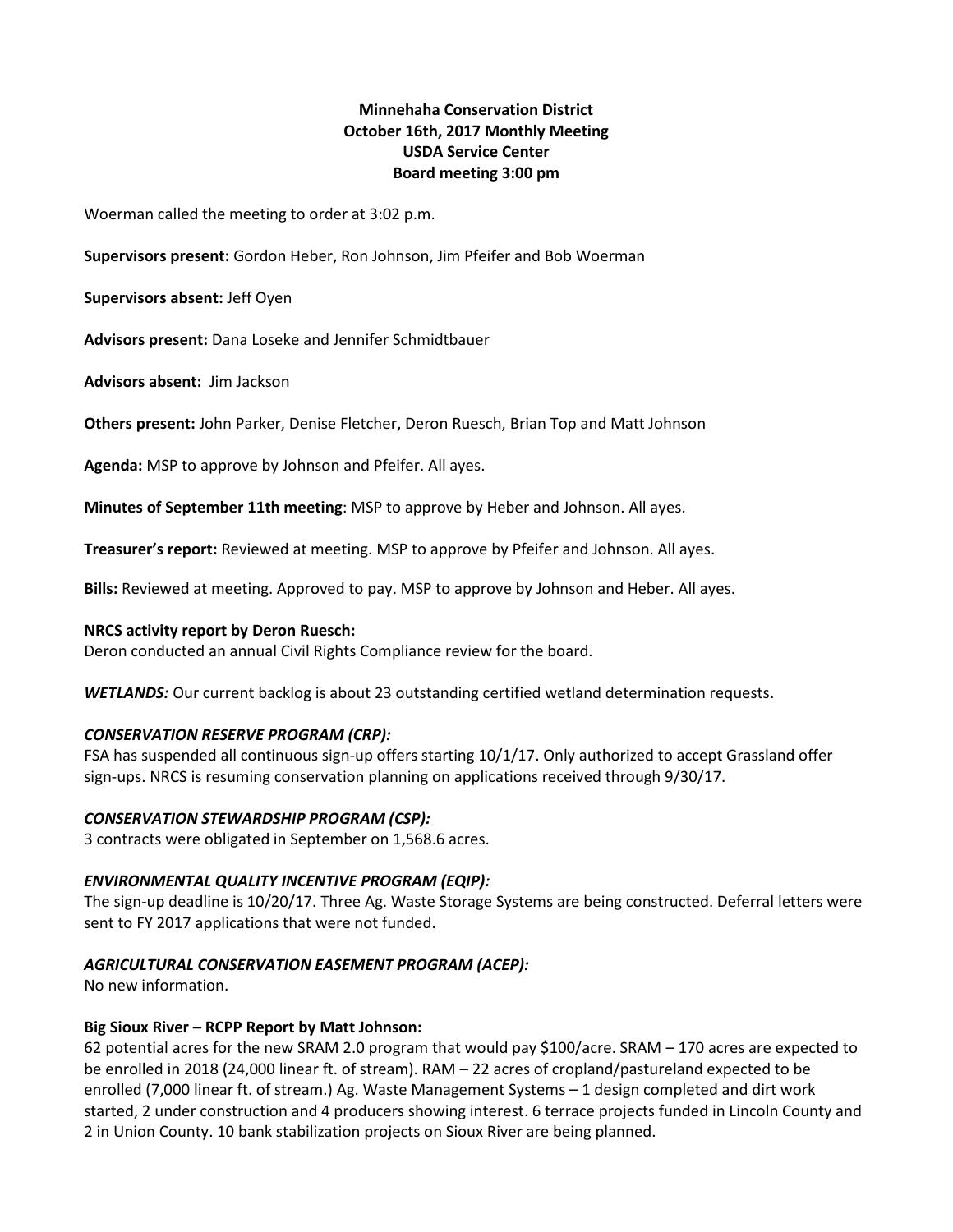# *OLD BUSINESS*

## 1. **Service Report (bio-solids, tree planting, grass planting, etc.)**

Bio-solids: soil sampling underway (about 900 acres completed so far); Trees – 20 acres planned so far, 2 CRP contracts for next year. 65 acres were planted this year. Grass – 200 acres of dormant seeding to do. Potential 600 acres of cover crop to plant. 110 acres of spraying to complete this fall. 475 acres of mowing has been completed.

## 2. **Building Review**

Still waiting on siding bids to come in. Water and sewer service would be through Renner Sanitary District, costing \$40,000.00. A permit and bonded contractor would be needed to tear building down and add sewer.

## 3. **Fall Convention (Sept. 17-19)**

Over 300 people attended, including Gordon, Bob, Jeff and John from the District. Soil demonstration and key-note speaker were highlights.

# 4. **Land Judging (October 3rd)**

16 schools with 163 students participated. Thanks to Pfeifer's for equipment provided to use and to Bennett Sundvold for use of the land. Thanks to NRCS staff and to Megan Jordahl, Ultima for Lake County, for their help.

#### 5. **Gevik Site**

A windstorm knocked the sign down; this is being repaired. Master Gardeners will take over control of the flower bed in front. Bob, Gordon and John met at the site with the Weed & Pest Board committee members. There was discussion about trail extension. Need to meet with Bird Club again to discuss. The waterway was cleaned out; flowing well now. Numerous people have asked about developing food plots, so a demonstration food plot is being developed. Discussion about getting water sampling done.

#### 6. **Equipment for 2018**

No information on fabric machine. Some lawn mowers have been viewed. Drills will need some refreshing.

#### *NEW BUSINESS*

- 1. **National Convention (January 27 – 30)** This will be held in Nashville, TN. John would like to attend.
- 2. **National Association of Conservation Districts Annual Membership Investment** Board agreed to pay a Gold Level membership in this organization, as per the by-laws.
- 3. **Sioux Falls Area Chamber of Commerce Membership Investment** Board agreed to pay annual membership.

#### 4. **RCPP/Program**

A new RCPP program can be applied for with the District as a lead sponsor. The District would supply technical services and receive administration fees. MSP that Minnehaha Conservation District be the lead sponsor for this new program by Pfeifer and Heber. All ayes.